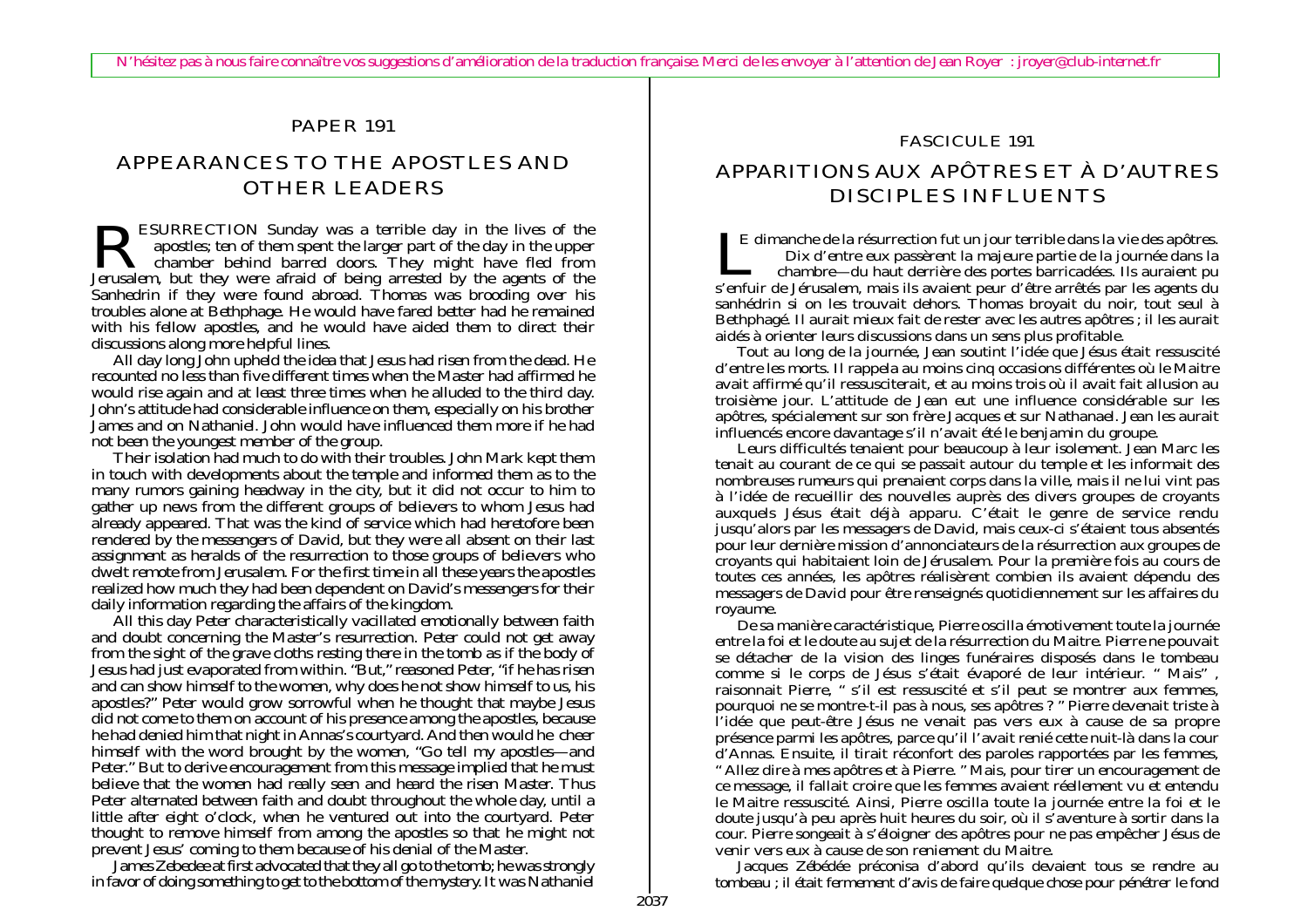who prevented them from going out in public in response to James's urging, and he did this by reminding them of Jesus' warning against unduly jeopardizing their lives at this time. By noontime James had settled down with the others to watchful waiting. He said little; he was tremendously disappointed because Jesus did not appear to them, and he did not know of the Master's many appearances to other groups and individuals.

Andrew did much listening this day. He was exceedingly perplexed by the situation and had more than his share of doubts, but he at least enjoyed a certain sense of freedom from responsibility for the guidance of his fellow apostles. He was indeed grateful that the Master had released him from the burdens of leadership before they fell upon these distracting times.

More than once during the long and weary hours of this tragic day, the only sustaining influence of the group was the frequent contribution of Nathaniel's characteristic philosophic counsel. He was really the controlling influence among the ten throughout the entire day. Never once did he express himself concerning either belief or disbelief in the Master's resurrection. But as the day wore on, he became increasingly inclined toward believing that Jesus had fulfilled his promise to rise again.

Simon Zelotes was too much crushed to participate in the discussions. Most of the time he reclined on a couch in a corner of the room with his face to the wall; he did not speak half a dozen times throughout the whole day. His concept of the kingdom had crashed, and he could not discern that the Master's resurrection could materially change the situation. His disappointment was very personal and altogether too keen to be recovered from on short notice, even in the face of such a stupendous fact as the resurrection.

Strange to record, the usually inexpressive Philip did much talking throughout the afternoon of this day. During the forenoon he had little to say, but all afternoon he asked questions of the other apostles. Peter was often annoyed by Philip's questions, but the others took his inquiries goodnaturedly. Philip was particularly desirous of knowing, provided Jesus had really risen from the grave, whether his body would bear the physical marks of the crucifixion.

Matthew was highly confused; he listened to the discussions of his fellows but spent most of the time turning over in his mind the problem of their future finances. Regardless of Jesus' supposed resurrection, Judas was gone, David had unceremoniously turned the funds over to him, and they were without an authoritative leader. Before Matthew got around to giving serious consideration to their arguments about the resurrection, he had already seen the Master face to face.

The Alpheus twins took little part in these serious discussions; they were fairly busy with their customary ministrations. One of them expressed the attitude of both when he said, in reply to a question asked by Philip: "We do not understand about the resurrection, but our mother says she talked with the Master, and we believe her."

Thomas was in the midst of one of his typical spells of despairing depression. He slept a portion of the day and walked over the hills the rest of the time. He felt the urge to rejoin his fellow apostles, but the desire to be by himself was the stronger.

The Master put off the first morontia appearance to the apostles for a number of reasons. First, he wanted them to have time, after they heard of his resurrection, to think well over what he had told them about his death and du mystère. Ce fut Nathanael qui les empêcha de se montrer en public selon la demande pressante de Jacques. À cet effet, il leur rappela que Jésus leur avait recommandé de ne pas mettre indument leur vie en péril à ce moment-là. Vers midi, Jacques s'était calmé comme les autres pour rester dans une expectative vigilante. Il parla peu ; il était prodigieusement déçu de constater que Jésus ne leur apparaissait pas, et il ne connaissait pas les nombreuses apparitions du Maitre à d'autres groupes et à d'autres personnes.

André écouta beaucoup ce jour-là. Il était extrêmement perplexe au sujet de la situation et avait plus que sa part de doutes, mais, au moins dans un certain sens, il jouissait de ne plus avoir la responsabilité de guider les autres apôtres. Il était vraiment reconnaissant au Maitre de l'avoir libéré du fardeau du commandement avant qu'ils ne se trouvent confrontés aux évènements de ces heures affolantes.

Plus d'une fois durant les longues heures épuisantes de ce jour tragique, le seul soutien moral pour le groupe fut la fréquente contribution des conseils de Nathanael, avec sa philosophie caractéristique. Il fut réellement l'élément de contrôle parmi les dix durant toute la journée. Pas une seule fois, il ne dit qu'il croyait ou ne croyait pas à la résurrection du Maitre, mais, à mesure que la journée avançait, il eut de plus en plus tendance à croire que Jésus avait tenu sa promesse de résurrection.

Simon Zélotès était trop atterré pour participer aux discussions. La plupart du temps, il resta allongé sur une couche dans un coin de la chambre, le visage tourné contre le mur ; il ne parla pas même une demi-douzaine de fois durant toute la journée. Son concept du royaume s'était effondré, et il ne parvenait pas à discerner que la résurrection du Maitre pouvait matériellement changer la situation. Sa déception était très personnelle et bien trop violente pour qu'il ait pu la surmonter à bref délai, même devant un fait aussi stupéfiant que la résurrection.

Chose étrange, Philippe, qui habituellement ne s'exprimait guère, prit souvent la parole au cours de l'après-midi de ce jour. Durant la matinée, il eut peu à dire, mais, tout au long de l'après-midi, il posa des questions aux autres apôtres. Pierre s'irritait souvent des questions de Philippe, mais les autres les prenaient de bonne grâce. Philippe était particulièrement désireux de savoir, au cas où Jésus serait réellement sorti de sa tombe, si son corps porterait les marques physiques de la crucifixion.

Matthieu était dans une grande confusion ; il écouta les discussions de ses compagnons, mais passa la majeure partie de son temps à retourner dans sa tête le problème de leurs futures finances. Indépendamment de la résurrection supposée de Jésus, Judas avait disparu, David avait, sans cérémonie, remis les fonds à Matthieu, et ils n'avaient plus de chef ayant autorité. Avant que Matthieu ne se soit décidé à considérer sérieusement leurs arguments sur la résurrection, il avait déjà revu le Maitre face à face.

Les jumeaux Alphée ne prirent guère part à ces débats ; ils étaient suffisamment occupés à leurs travaux habituels. Répondant à une question de Philippe, l'un d'eux exprima leur opinion commune en disant : " Nous ne comprenons pas l'histoire de la résurrection, mais notre mère dit qu'elle a parlé au Maitre, et nous la croyons. "

Thomas traversait une de ses périodes typiques de dépression désespérante. Il dormit une partie de la journée et se promena dans les collines le reste du temps. Il se sentait poussé à rejoindre ses compagnons, mais son désir de solitude fut plus fort.

Le Maitre retarda sa première apparition morontielle aux apôtres pour plusieurs raisons. D'abord, il voulait qu'après avoir entendu parler de la résurrection, ils aient le temps de bien réfléchir à ce qu'il leur avait dit sur sa mort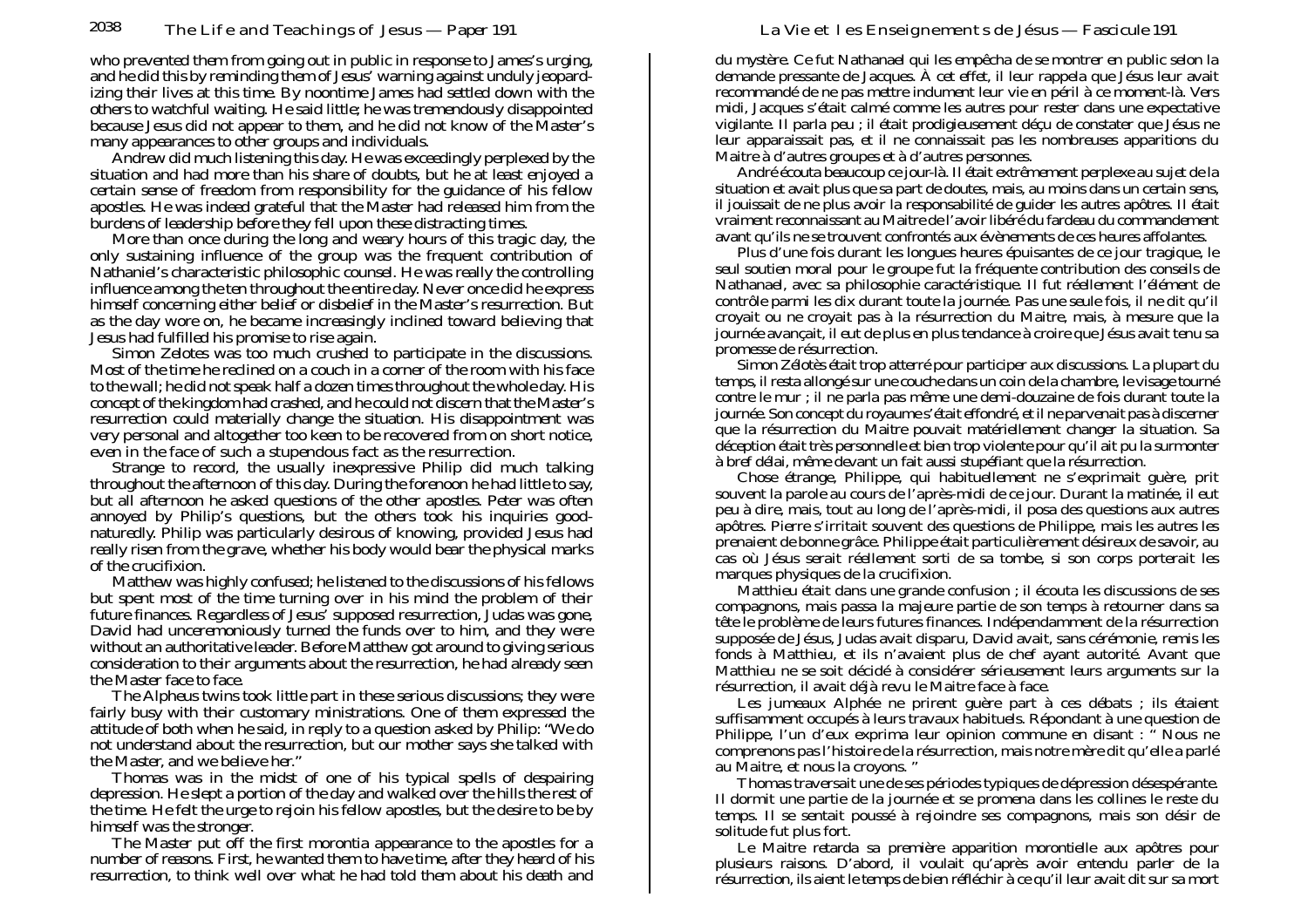resurrection when he was still with them in the flesh. The Master wanted Peter to wrestle through with some of his peculiar difficulties before he manifested himself to them all. In the second place, he desired that Thomas should be with them at the time of his first appearance. John Mark located Thomas at the home of Simon in Bethphage early this Sunday morning, bringing word to that effect to the apostles about eleven o'clock. Any time during this day Thomas would have gone back to them if Nathaniel or any two of the other apostles had gone for him. He really wanted to return, but having left as he did the evening before, he was too proud to go back of his own accord so soon. By the next day he was so depressed that it required almost a week for him to make up his mind to return. The apostles waited for him, and he waited for his brethren to seek him out and ask him to come back to them. Thomas thus remained away from his associates until the next Saturday evening, when, after darkness had come on, Peter and John went over to Bethphage and brought him back with them. And this is also the reason why they did not go at once to Galilee after Jesus first appeared to them; they would not go without Thomas.

#### 1. THE APPEARANCE TO PETER

It was near half past eight o'clock this Sunday evening when Jesus appeared to Simon Peter in the garden of the Mark home. This was his eighth morontia manifestation. Peter had lived under a heavy burden of doubt and guilt ever since his denial of the Master. All day Saturday and this Sunday he had fought the fear that, perhaps, he was no longer an apostle. He had shuddered at the fate of Judas and even thought that he, too, had betrayed his Master. All this afternoon he thought that it might be his presence with the apostles that prevented Jesus' appearing to them, provided, of course, he had really risen from the dead. And it was to Peter, in such a frame of mind and in such a state of soul, that Jesus appeared as the dejected apostle strolled among the flowers and shrubs.

When Peter thought of the loving look of the Master as he passed by on Annas's porch, and as he turned over in his mind that wonderful message brought him early that morning by the women who came from the empty tomb, "Go tell my apostles—and Peter"—as he contemplated these tokens of mercy, his faith began to surmount his doubts, and he stood still, clenching his fists, while he spoke aloud: "I believe he has risen from the dead; I will go and tell my brethren." And as he said this, there suddenly appeared in front of him the form of a man, who spoke to him in familiar tones, saying: "Peter, the enemy desired to have you, but I would not give you up. I knew it was not from the heart that you disowned me; therefore I forgave you even before you asked; but now must you cease to think about yourself and the troubles of the hour while you prepare to carry the good news of the gospel to those who sit in darkness. No longer should you be concerned with what you may obtain from the kingdom but rather be exercised about what you can give to those who live in dire spiritual poverty. Gird yourself, Simon, for the battle of a new day, the struggle with spiritual darkness and the evil doubtings of the natural minds of men."

Peter and the morontia Jesus walked through the garden and talked of things past, present, and future for almost five minutes. Then the Master vanished from his gaze, saying, "Farewell, Peter, until I see you with your brethren."

For a moment, Peter was overcome by the realization that he had talked with the risen Master, and that he could be sure he was still an ambassador of et sa résurrection alors qu'il était encore avec eux dans la chair. Le Maitre voulait que Pierre ait triomphé dans sa lutte contre certaines de ses difficultés particulières avant de se manifester à eux tous. En second lieu, il désirait que Thomas fût avec eux lors de sa première apparition. De bonne heure ce dimanche matin, Jean Marc repéra Thomas chez Simon à Bethphagé et en informa les apôtres vers onze heures. À tout moment durant cette journée, Thomas serait retourné vers eux si Nathanael ou deux autres apôtres étaient venus le chercher. Il avait réellement le désir de revenir, mais, après la manière dont il les avait quittés la veille au soir, il était trop orgueilleux pour le faire si tôt de son propre chef. Le lendemain sa dépression était telle qu'il lui fallut presque une semaine pour se décider à revenir. Les apôtres l'attendaient, et lui attendait que ses compagnons viennent le chercher et lui demandent de revenir auprès d'eux. Thomas resta donc éloigné de ses associés jusqu'au soir du samedi suivant où, après la tombée de la nuit, Pierre et Jean allèrent à Bethphagé et le ramenèrent avec eux. C'est aussi la raison pour laquelle ils ne partirent pas immédiatement pour la Galilée après que Jésus leur fut apparu pour la première fois. Ils ne voulaient pas partir sans Thomas.

#### 1. L'APPARITION À PIERRE

Il était près de huit heures et demie, ce dimanche soir, lorsque Jésus apparut à Simon Pierre dans le jardin de la demeure de Marc. Ce fut sa huitième manifestation morontielle. Depuis son reniement du Maitre, Pierre avait constamment vécu avec un lourd fardeau de doute et de culpabilité. Toute la journée du samedi et ce dimanche, il avait lutté contre la peur de n'être peut-être plus un apôtre. Il avait frémi d'horreur devant le sort de Judas et même pensé avoir, lui aussi, trahi son Maitre. Tout au long de cet après-midi, il songea que c'était peutêtre sa présence parmi les apôtres qui avaient empêché Jésus de leur apparaître, bien entendu à condition qu'il fût réellement ressuscité d'entre les morts. Et ce fut à Pierre, dans cette disposition mentale et dans cet état d'âme, que Jésus apparut pendant que l'apôtre déprimé déambulait parmi les fleurs et les arbustes.

Quand Pierre songea au regard affectueux du Maitre passant par le porche d'Annas, quand il retourna dans sa tête le merveilleux message " Allez dire à mes apôtres—et à Pierre... " que lui avaient apporté, tôt dans la matinée, les femmes revenant du tombeau vide, quand il contempla ces gages de miséricorde, sa foi commença à triompher de ses doutes ; il s'arrêta, serra les poings et dit à haute voix : " Je crois qu'il est ressuscité d'entre les morts ; je vais aller le dire à mes frères ". À ces mots, la forme d'un homme apparut soudainement devant lui, une forme qui lui parlait d'une voix familière en disant : " Pierre, l'ennemi désirait t'avoir, mais je n'ai pas voulu t'abandonner à lui. Je savais que ce n'était pas dans ton coeur que tu m'avais renié ; je t'avais donc pardonné avant même que tu ne le demandes. Maintenant, il faut cesser de penser à toi-même et aux difficultés du moment, mais te préparer à apporter la bonne nouvelle de l'évangile à ceux qui se trouvent dans les ténèbres. Il ne faut plus t'occuper de ce que tu peux obtenir du royaume, mais plutôt t'inquiéter de ce que tu peux donner à ceux qui vivent dans une affreuse misère spirituelle. Ceins-toi, Simon, pour la bataille d'un nouveau jour, pour la lutte contre les ténèbres spirituelles et la tendance au doute funeste du mental naturel de l'homme. "

Pierre et le Jésus morontiel marchèrent dans le jardin et parlèrent, pendant près de cinq minutes, du passé, du présent et de l'avenir. Puis le Maitre disparut de sa vue en disant : " Au revoir, Pierre, jusqu'à ce que je te voie avec tes frères. "

Pendant un instant, Pierre fut suffoqué par la réalisation du fait qu'il avait parlé avec le Maitre ressuscité et qu'il pouvait être certain d'être encore un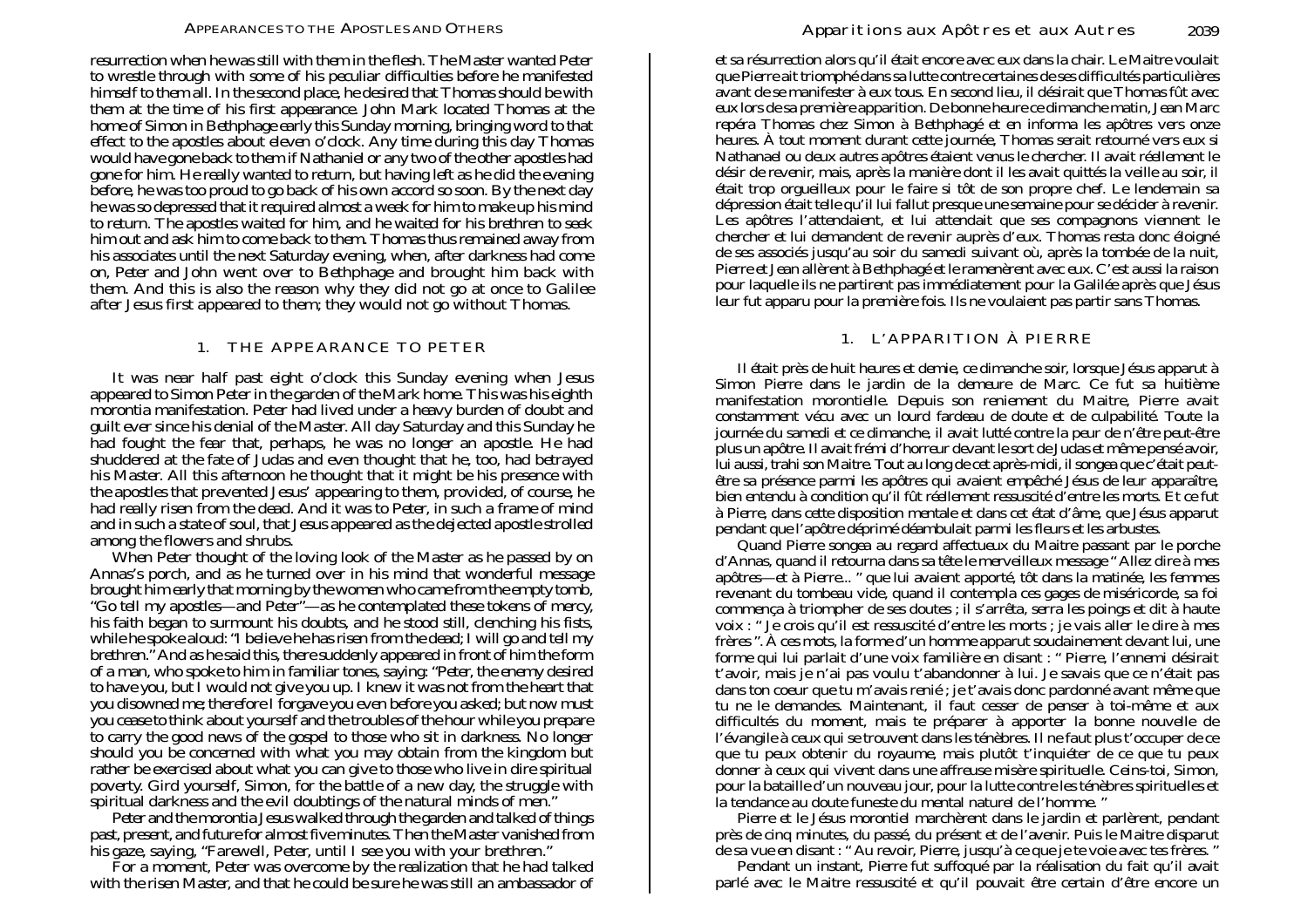the kingdom. He had just heard the glorified Master exhort him to go on preaching the gospel. And with all this welling up within his heart, he rushed to the upper chamber and into the presence of his fellow apostles, exclaiming in breathless excitement: "I have seen the Master; he was in the garden. I talked with him, and he has forgiven me."

Peter's declaration that he had seen Jesus in the garden made a profound impression upon his fellow apostles, and they were about ready to surrender their doubts when Andrew got up and warned them not to be too much influenced by his brother's report. Andrew intimated that Peter had seen things which were not real before. Although Andrew did not directly allude to the vision of the night on the Sea of Galilee wherein Peter claimed to have seen the Master coming to them walking on the water, he said enough to betray to all present that he had this incident in mind. Simon Peter was very much hurt by his brother's insinuations and immediately lapsed into crestfallen silence. The twins felt very sorry for Peter, and they both went over to express their sympathy and to say that they believed him and to reassert that their own mother had also seen the Master.

#### 2. FIRST APPEARANCE TO THE APOSTLES

Shortly after nine o'clock that evening, after the departure of Cleopas and Jacob, while the Alpheus twins comforted Peter, and while Nathaniel remonstrated with Andrew, and as the ten apostles were there assembled in the upper chamber with all the doors bolted for fear of arrest, the Master, in morontia form, suddenly appeared in the midst of them, saying: "Peace be upon you. Why are you so frightened when I appear, as though you had seen a spirit? Did I not tell you about these things when I was present with you in the flesh? Did I not say to you that the chief priests and the rulers would deliver me up to be killed, that one of your own number would betray me, and that on the third day I would rise? Wherefore all your doubtings and all this discussion about the reports of the women, Cleopas and Jacob, and even Peter? How long will you doubt my words and refuse to believe my promises? And now that you actually see me, will you believe? Even now one of you is absent. When you are gathered together once more, and after all of you know of a certainty that the Son of Man has risen from the grave, go hence into Galilee. Have faith in God; have faith in one another; and so shall you enter into the new service of the kingdom of heaven. I will tarry in Jerusalem with you until you are ready to go into Galilee. My peace I leave with you."

When the morontia Jesus had spoken to them, he vanished in an instant from their sight. And they all fell on their faces, praising God and venerating their vanished Master. This was the Master's ninth morontia appearance.

#### 3. WITH THE MORONTIA CREATURES

The next day, Monday, was spent wholly with the morontia creatures then present on Urantia. As participants in the Master's morontia-transition experience, there had come to Urantia more than one million morontia directors and associates, together with transition mortals of various orders from the seven mansion worlds of Satania. The morontia Jesus sojourned with these splendid intelligences for forty days. He instructed them and learned from their directors ambassadeur du royaume. Il venait d'entendre le Maitre glorifié l'exhorter à poursuivre la prédication de l'évangile. Tout cela jaillissait dans son coeur ; il se précipita dans la salle du haut où se trouvaient ses compagnons et, haletant d'excitation, s'écria : " J'ai vu le Maitre ; il était dans le jardin. Je lui ai parlé, et il m'a pardonné. "

La déclaration de Pierre disant qu'il avait vu Jésus dans le jardin fit une profonde impression sur ses compagnons apôtres. Ils étaient presque prêts à abandonner leurs doutes quand André se leva et leur recommanda de ne pas trop se laisser influencer par le compte rendu de son frère. André leur laissa entendre que Pierre avait déjà vu des choses irréelles. Sans faire directement allusion à la vision de la nuit sur la Mer de Galilée où Pierre avait prétendu voir le Maitre venant vers eux en marchant sur les eaux, André en dit assez pour laisser entendre à tous les apôtres qu'il gardait cet incident présent à la mémoire. Simon Pierre fut très froissé par les insinuations de son frère et tomba immédiatement dans un mutisme déconfit. Les jumeaux furent désolés pour Pierre et allèrent tous deux auprès de lui pour lui exprimer leur sympathie et pour lui dire qu'ils le croyaient, et pour réaffirmer que leur propre mère avait également vu le Maitre.

#### 2. PREMIÈRE APPARITION AUX APÔTRES

Peu après neuf heures ce soir-là, après le départ de Cléopas et Jacob, et tandis que les jumeaux Alphée consolaient Pierre, que Nathanael faisait des remontrances à André et que les dix apôtres étaient là, assemblés dans la chambre du haut en ayant verrouillé toutes les portes par crainte d'être arrêtés, le Maitre apparut soudain au milieu d'eux sous sa forme morontielle en disant : " Que la paix soit sur vous. Pourquoi êtes-vous si effrayés quand j'apparais, comme si vous aviez vu un esprit ? Ne vous avais-je pas parlé de ces choses quand j'étais présent en incarnation avec vous ? Ne vous avais-je pas dit que les chefs des prêtres et les dirigeants me livreraient à la mort, que l'un de vous me trahirait et que je ressusciterais le troisième jour ? Pourquoi donc tous vos doutes et toute cette discussion sur les comptes rendus des femmes, de Cléopas et de Jacob, et même de Pierre ? Combien de temps douterez-vous de mes paroles et refuserez-vous de croire à mes promesses ? Et, maintenant que vous me voyez en réalité, allez-vous croire ? Même maintenant l'un d'entre vous est absent. Quand vous serez réunis une fois de plus et après que vous saurez tous avec certitude que le Fils de l'Homme est sorti du tombeau, partez d'ici pour la Galilée. Ayez foi en Dieu, ayez foi les uns dans les autres, et vous entrerez ainsi dans le nouveau service du royaume des cieux. Je resterai à Jérusalem avec vous jusqu'à ce que vous soyez prêts à aller en Galilée. Je vous laisse ma paix.'

Quand le Jésus morontiel leur eut ainsi parlé, il disparut de leur vue en un instant. Ils tombèrent tous face contre terre, louant Dieu et vénérant leur Maitre disparu. Ce fut la neuvième apparition morontielle du Maitre.

#### 3. AVEC LES CRÉATURES MORONTIELLES

Le lendemain, lundi, Jésus le passa tout entier avec les créatures morontielles alors présentes sur Urantia. Plus d'un million de directeurs morontiels avec leurs associés, ainsi que des mortels de divers ordres en transition sur les sept mondes des maisons de Satania, étaient venus sur Urantia pour participer à l'expérience de transition morontielle du Maitre. Le Jésus morontiel séjourna durant quarante jours avec ces splendides intelligences. Il les instruisit, et apprit de leurs directeurs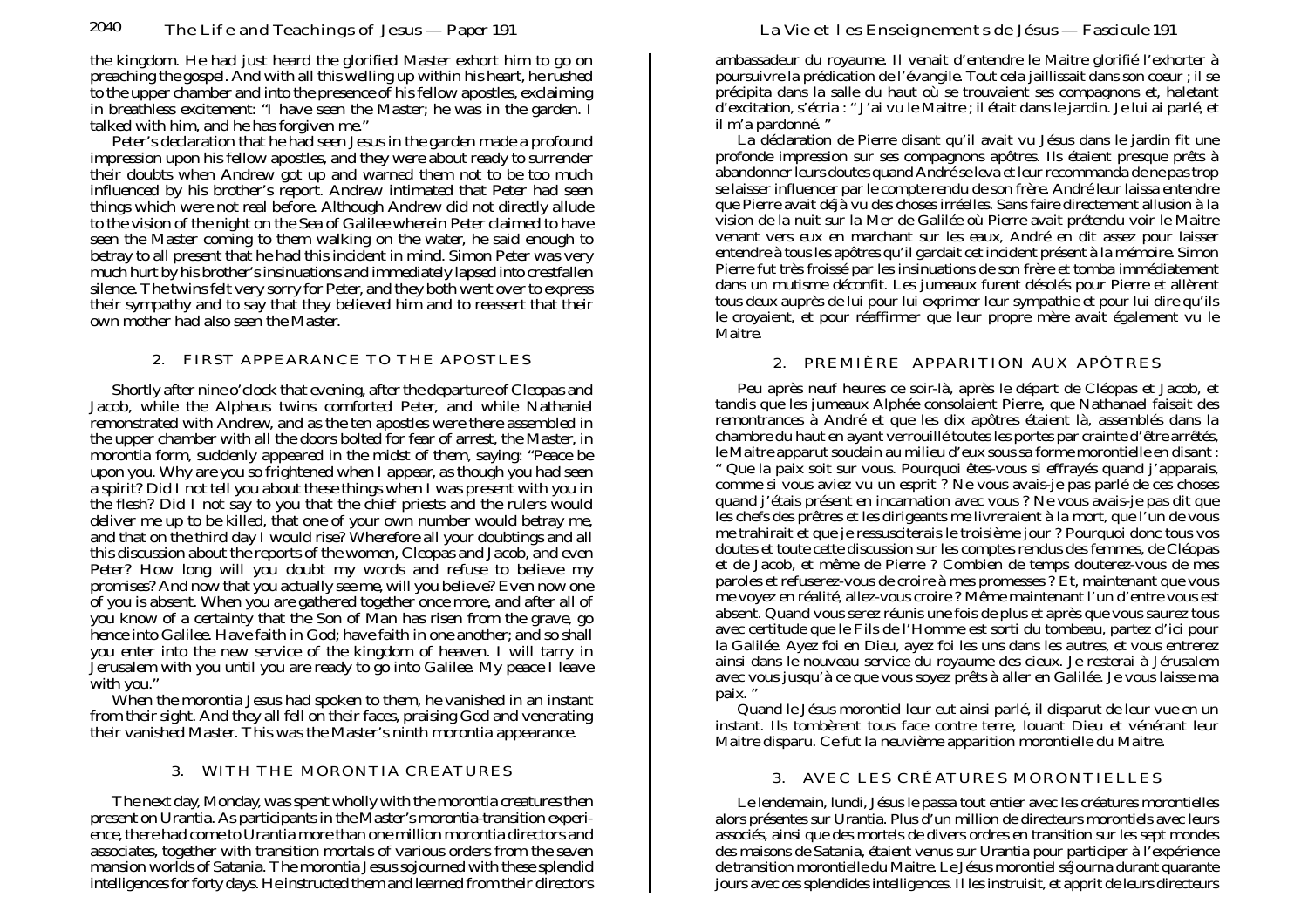the life of morontia transition as it is traversed by the mortals of the inhabited worlds of Satania as they pass through the system morontia spheres.

About midnight of this Monday the Master's morontia form was adjusted for transition to the second stage of morontia progression. When he next appeared to his mortal children on earth, it was as a second-stage morontia being. As the Master progressed in the morontia career, it became, technically, more and more difficult for the morontia intelligences and their transforming associates to visualize the Master to mortal and material eyes.

Jesus made the transit to the third stage of morontia on Friday, April 14; to the fourth stage on Monday, the 17th; to the fifth stage on Saturday, the 22nd; to the sixth stage on Thursday, the 27th; to the seventh stage on Tuesday, May 2; to Jerusem citizenship on Sunday, the 7th; and he entered the embrace of the Most Highs of Edentia on Sunday, the 14th.

In this manner did Michael of Nebadon complete his service of universe experience since he had already, in connection with his previous bestowals, experienced to the full the life of the ascendant mortals of time and space from the sojourn on the headquarters of the constellation even on to, and through, the service of the headquarters of the superuniverse. And it was by these very morontia experiences that the Creator Son of Nebadon really finished and acceptably terminated his seventh and final universe bestowal.

## 4. THE TENTH APPEARANCE (AT PHILADELPHIA)

The tenth morontia manifestation of Jesus to mortal recognition occurred a short time after eight o'clock on Tuesday, April 11, at Philadelphia, where he showed himself to Abner and Lazarus and some one hundred and fifty of their associates, including more than fifty of the evangelistic corps of the seventy. This appearance occurred just after the opening of a special meeting in the synagogue which had been called by Abner to discuss the crucifixion of Jesus and the more recent report of the resurrection which had been brought by David's messenger. Inasmuch as the resurrected Lazarus was now a member of this group of believers, it was not difficult for them to believe the report that Jesus had risen from the dead.

The meeting in the synagogue was just being opened by Abner and Lazarus, who were standing together in the pulpit, when the entire audience of believers saw the form of the Master appear suddenly. He stepped forward from where he had appeared between Abner and Lazarus, neither of whom had observed him, and saluting the company, said:

"Peace be upon you. You all know that we have one Father in heaven, and that there is but one gospel of the kingdom—the good news of the gift of eternal life which men receive by faith. As you rejoice in your loyalty to the gospel, pray the Father of truth to shed abroad in your hearts a new and greater love for your brethren. You are to love all men as I have loved you; you are to serve all men as I have served you. With understanding sympathy and brotherly affection, fellowship all your brethren who are dedicated to the proclamation of the good news, whether they be Jew or gentile, Greek or Roman, Persian or Ethiopian. John proclaimed the kingdom in advance; you have preached the gospel in power; the Greeks already teach the good news; and I am soon to send forth the Spirit of Truth into the souls of all these, my brethren,

la vie de transition morontielle telle que les mortels des mondes habités de Satania la traversent en passant par le système des sphères morontielles.

Ce lundi vers minuit, la forme morontielle du Maitre fut ajustée pour la transition au second stade de progression morontielle. Lors de son apparition suivante sur terre, à ses enfants mortels, il était un être morontiel du second stade. À mesure que le Maitre progressait dans la carrière morontielle, les intelligences morontielles et leurs associés transformateurs éprouvaient des difficultés techniques croissantes à rendre le Maitre visible aux yeux matériels des mortels.

Jésus effectua le transit au troisième stade morontiel le vendredi 14 avril ; au quatrième stade le lundi 17 avril ; au cinquième stade le samedi 22 avril ; au sixième stade le jeudi 27 avril ; au septième stade le mardi 2 mai ; à la citoyenneté de Jérusem le dimanche <sup>7</sup> mai ; et il entra dans l'embrassement des Très Hauts d'Édentia le dimanche <sup>14</sup> mai.

Micaël de Nébadon paracheva ainsi son service d'expérience universelle, car déjà, en liaison avec ses effusions antérieures, il avait fait la pleine expérience de la vie des ascendeurs du temps et de l'espace, depuis le séjour au siège de la constellation jusqu'au service du quartier général du superunivers y compris. Ce fut par ces expériences morontielles que le Fils Créateur de Nébadon acheva réellement et termina d'une manière agréable à Dieu sa septième et dernière effusion dans l'univers.

# 4. LA DIXIÈME APPARITION (À PHILADELPHIE)

La dixième manifestation morontielle de Jésus à la récognition des mortels se produisit, peu après huit heures le mardi 11 avril, à Philadelphie. Il se montra à Abner, à Lazare et à environ cent-cinquante de leurs associés, y compris plus de cinquante membres du corps évangélique des soixante-dix. Cette apparition eut lieu dans la synagogue, juste après l'ouverture d'une réunion spécialement convoquée par Abner pour discuter de la crucifixion de Jésus et le rapport plus récent sur sa résurrection apporté par le messager de David. Puisque Lazare ressuscité faisait maintenant partie de ce groupe de croyants, il ne leur était pas difficile de croire à la nouvelle que Jésus était ressuscité d'entre les morts.

La séance dans la synagogue venait d'être ouverte par Abner et Lazare qui se tenaient ensemble dans la chaire, lorsque tout l'auditoire de croyants vit la forme du Maitre apparaître soudainement. Il s'avança de l'endroit où il était apparu entre Abner et Lazare, qui ne l'avaient remarqué ni l'un ni l'autre, salua l'assemblée et dit :

" Que la paix soit sur vous. Vous savez tous que nous avons un seul Père au ciel et qu'il n'existe qu'un seul évangile du royaume—la bonne nouvelle du don de la vie éternelle que les hommes reçoivent par la foi. En vous réjouissant dans votre fidélité à l'évangile, priez le Père de la vérité de répandre dans votre coeur un nouvel et plus grand amour pour vos frères. Il vous faut aimer tous les hommes comme je vous ai aimés : il vous faut servir tous les hommes comme je vous ai servis. Avec une sympathie compréhensive et une compréhension fraternelle, considérez comme vos compagnons tous vos frères consacrés à la proclamation de la bonne nouvelle, qu'ils soient Juifs ou Gentils, Grecs ou Romains, Perses ou Éthiopiens. Jean a prêché le royaume par anticipation ; vous avez prêché l'évangile en puissance ; les Grecs enseignent déjà la bonne nouvelle ; et moi, je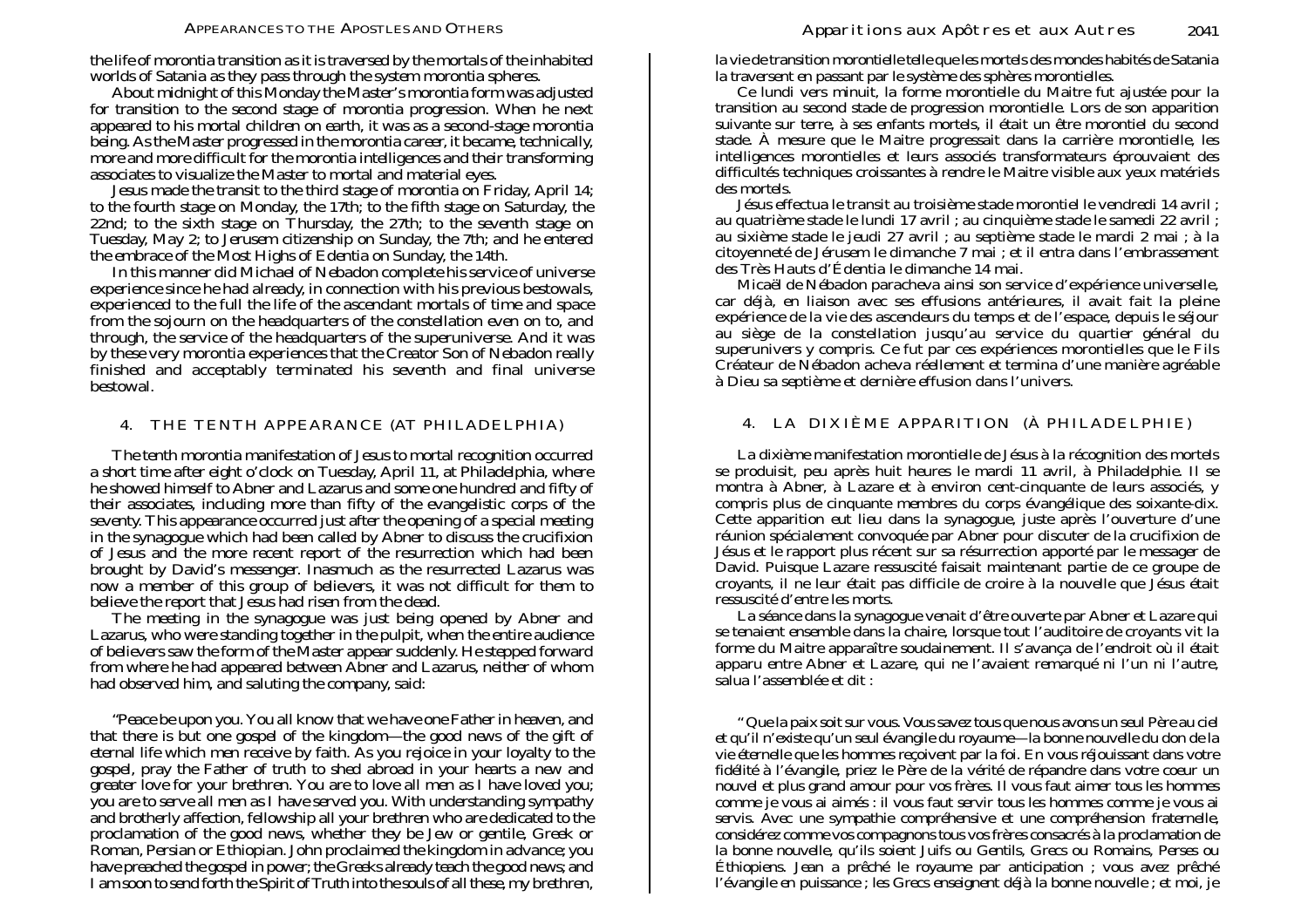who have so unselfishly dedicated their lives to the enlightenment of their fellows who sit in spiritual darkness. You are all the children of light; therefore stumble not into the misunderstanding entanglements of mortal suspicion and human intolerance. If you are ennobled, by the grace of faith, to love unbelievers, should you not also equally love those who are your fellow believers in the far-spreading household of faith? Remember, as you love one another, all men will know that you are my disciples.

"Go, then, into all the world proclaiming this gospel of the fatherhood of God and the brotherhood of men to all nations and races and ever be wise in your choice of methods for presenting the good news to the different races and tribes of mankind. Freely you have received this gospel of the kingdom, and you will freely give the good news to all nations. Fear not the resistance of evil, for I am with you always, even to the end of the ages. And my peace I leave with you."

When he had said, "My peace I leave with you," he vanished from their sight. With the exception of one of his appearances in Galilee, where upward of five hundred believers saw him at one time, this group in Philadelphia embraced the largest number of mortals who saw him on any single occasion.

Early the next morning, even while the apostles tarried in Jerusalem awaiting the emotional recovery of Thomas, these believers at Philadelphia went forth proclaiming that Jesus of Nazareth had risen from the dead.

The next day, Wednesday, Jesus spent without interruption in the society of his morontia associates, and during the midafternoon hours he received visiting morontia delegates from the mansion worlds of every local system of inhabited spheres throughout the constellation of Norlatiadek. And they all rejoiced to know their Creator as one of their own order of universe intelligence.

### 5. SECOND APPEARANCE TO THE APOSTLES

Thomas spent a lonesome week alone with himself in the hills around about Olivet. During this time he saw only those at Simon's house and John Mark. It was about nine o'clock on Saturday, April 15, when the two apostles found him and took him back with them to their rendezvous at the Mark home. The next day Thomas listened to the telling of the stories of the Master's various appearances, but he steadfastly refused to believe. He maintained that Peter had enthused them into thinking they had seen the Master. Nathaniel reasoned with him, but it did no good. There was an emotional stubbornness associated with his customary doubtfulness, and this state of mind, coupled with his chagrin at having run away from them, conspired to create a situation of isolation which even Thomas himself did not fully understand. He had withdrawn from his fellows, he had gone his own way, and now, even when he was back among them, he unconsciously tended to assume an attitude of disagreement. He was slow to surrender; he disliked to give in. Without intending it, he really enjoyed the attention paid him; he derived unconscious satisfaction from the efforts of all his fellows to convince and convert him. He had missed them for a full week, and he obtained considerable pleasure from their persistent attentions.

They were having their evening meal a little after six o'clock, with Peter sitting on one side of Thomas and Nathaniel on the other, when the doubting apostle said: "I will not believe unless I see the Master with my own eyes and put my finger in the mark of the nails." As they thus sat at supper, and while the vais bientôt envoyer l'Esprit de Vérité dans l'âme de tous ces hommes, mes frères qui ont si généreusement consacré leur vie à l'illumination de leurs compagnons plongés dans les ténèbres spirituelles. Vous êtes tous des enfants de lumière ; ne trébuchez donc pas dans l'enchevêtrement de la mésentente due à la méfiance et à l'intolérance humaines. Si, par la grâce de la foi, vous êtes ennoblis jusqu'à aimer les incroyants, ne devriez-vous pas aussi aimer également vos compagnons croyants de la grande famille de la foi ? Rappelez-vous que, dans la mesure où vous vous aimerez les uns les autres, tous les hommes sauront que vous êtes mes disciples.

" Allez donc dans le monde entier proclamer à toutes les nations et races cet évangile de la paternité de Dieu et de la fraternité des hommes, et soyez toujours sages dans le choix de vos méthodes pour présenter la bonne nouvelle aux différentes races et tribus de l'humanité. Vous avez reçu libéralement cet évangile du royaume ; vous apporterez libéralement la bonne nouvelle à toutes les nations. Ne craignez pas la résistance du mal, car je suis avec vous pour toujours, même jusqu'à la fin des âges. Et je vous laisse ma paix. "

Après avoir dit " Je vous laisse ma paix" , il disparut de leur vue. À l'exception d'une de ses apparitions en Galilée, où plus de cinq-cents croyants le virent simultanément, ce groupe de Philadelphie comportait le plus grand nombre de mortels qui l'aient vu ensemble en une seule et même occasion.

Le lendemain matin de bonne heure, alors que les apôtres s'attardaient encore à Jérusalem en attendant que Thomas retrouve son équilibre émotionnel, ces croyants de Philadelphie s'en allèrent proclamer que Jésus de Nazareth était ressuscité d'entre les morts.

Jésus passa le lendemain, mercredi, sans interruption en compagnie de ses associés morontiels. Au milieu de l'après-midi, il reçut la visite de délégués morontiels venant des mondes des maisons de chacun des systèmes locaux de sphères habitées de toute la constellation de Norlatiadek, et tous se réjouirent de connaître leur Créateur comme membre de leur propre ordre d'intelligences de l'univers.

## 5. SECONDE APPARITION AUX APÔTRES

Thomas passa une semaine, seul avec lui-même, dans les collines entourant Olivet. Durant ce temps, il ne vit que Jean Marc et les habitants de la maison de Simon. Il était environ neuf heures du soir, le samedi 15 avril, lorsque les deux apôtres le trouvèrent et le ramenèrent à leur point de rassemblement chez les Marc. Le lendemain, Thomas les écouta raconter les histoires des différentes apparitions du Maitre, mais refusa obstinément de croire. Il soutint que Pierre, par son enthousiasme, leur avait fait croire qu'ils avaient vu le Maitre. Nathanael le raisonna, mais sans succès. Un entêtement émotif s'était associé à ses doutes habituels, et cet état mental, doublé du chagrin de les avoir fuis, contribuait à créer une situation d'isolement que Thomas lui-même ne comprenait pas pleinement. Il s'était écarté de ses compagnons, il avait suivi sa propre voie, et maintenant, même de retour parmi eux, il tendait inconsciemment à prendre une attitude de désaccord. Thomas fut lent à se rendre ; il n'aimait pas céder. Sans en avoir l'intention, il jouissait vraiment de l'intérêt qu'on lui portait ; il tirait inconsciemment satisfaction des efforts de tous ses compagnons pour le convaincre et le convertir. Ils lui avaient manqué pendant toute une semaine, et Thomas prenait grand plaisir à leurs persistantes attentions.

Ils prenaient leur repas du soir un peu après six heures, avec Thomas assis entre Pierre et Nathanael, lorsque l'apôtre incrédule dit : " Je ne croirai pas avant d'avoir vu le Maitre de mes propres yeux et mis mon doigt dans la marque des clous. " Tandis qu'ils étaient ainsi assis à souper et que les portes étaient soigneusement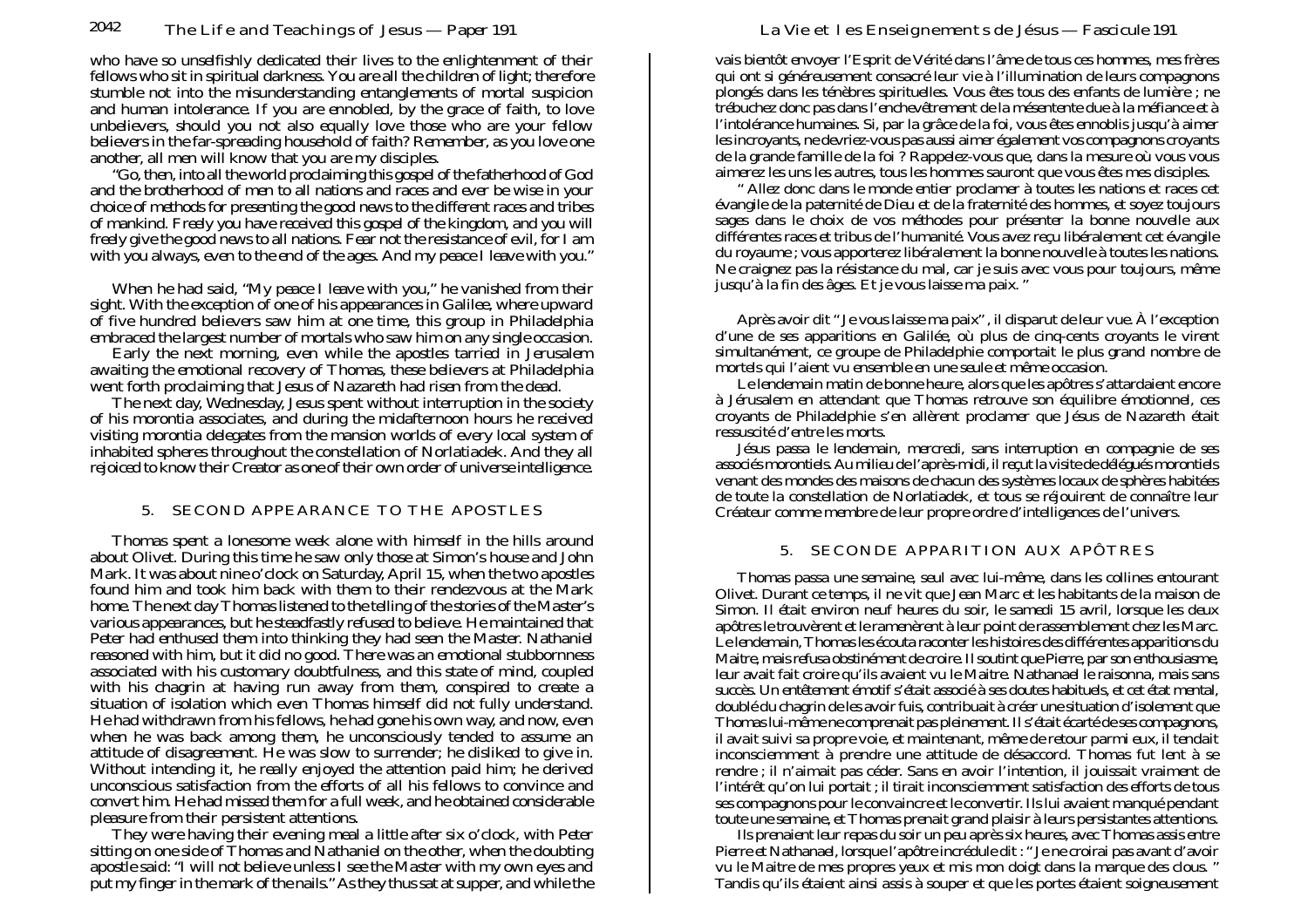doors were securely shut and barred, the morontia Master suddenly appeared inside the curvature of the table and, standing directly in front of Thomas, said:

"Peace be upon you. For a full week have I tarried that I might appear again when you were all present to hear once more the commission to go into all the world and preach this gospel of the kingdom. Again I tell you: As the Father sent me into the world, so send I you. As I have revealed the Father, so shall you reveal the divine love, not merely with words, but in your daily living. I send you forth, not to love the souls of men, but rather to *love men.* You are not merely to proclaim the joys of heaven but also to exhibit in your daily experience these spirit realities of the divine life since you already have eternal life, as the gift of God, through faith. When you have faith, when power from on high, the Spirit of Truth, has come upon you, you will not hide your light here behind closed doors; you will make known the love and the mercy of God to all mankind. Through fear you now flee from the facts of a disagreeable experience, but when you shall have been baptized with the Spirit of Truth, you will bravely and joyously go forth to meet the new experiences of proclaiming the good news of eternal life in the kingdom of God. You may tarry here and in Galilee for a short season while you recover from the shock of the transition from the false security of the authority of traditionalism to the new order of the authority of facts, truth, and faith in the supreme realities of living experience. Your mission to the world is founded on the fact that I lived a God-revealing life among you; on the truth that you and all other men are the sons of God; and it shall consist in the life which you will live among men—the actual and living experience of loving men and serving them, even as I have loved and served you. Let faith reveal your light to the world; let the revelation of truth open the eyes blinded by tradition; let your loving service effectually destroy the prejudice engendered by ignorance. By so drawing close to your fellow men in understanding sympathy and with unselfish devotion, you will lead them into a saving knowledge of the Father's love. The Jews have extolled goodness; the Greeks have exalted beauty; the Hindus preach devotion; the far-away ascetics teach reverence; the Romans demand loyalty; but I require of my disciples life, even a life of loving service for your brothers in the flesh."

When the Master had so spoken, he looked down into the face of Thomas and said: "And you, Thomas, who said you would not believe unless you could see me and put your finger in the nail marks of my hands, have now beheld me and heard my words; and though you see no nail marks on my hands, since I am raised in the form that you also shall have when you depart from this world, what will you say to your brethren? You will acknowledge the truth, for already in your heart you had begun to believe even when you so stoutly asserted your unbelief. Your doubts, Thomas, always most stubbornly assert themselves just as they are about to crumble. Thomas, I bid you be not faithless but believing—and I know you will believe, even with a whole heart."

When Thomas heard these words, he fell on his knees before the morontia Master and exclaimed, "I believe! My Lord and my Master!" Then said Jesus to Thomas: "You have believed, Thomas, because you have really seen and heard me. Blessed are those in the ages to come who will believe even though they have not seen with the eye of flesh nor heard with the mortal ear."

And then, as the Master's form moved over near the head of the table, he addressed them all, saying: "And now go all of you to Galilee, where I will presently appear to you." After he said this, he vanished from their sight.

fermées et verrouillées, le Maitre sous sa forme morontielle apparut soudainement dans le fer à cheval de la table, se tenant directement en face de Thomas, et dit :

" Que la paix soit sur vous. Pendant toute une semaine, je me suis attardé pour pouvoir vous apparaître de nouveau quand vous seriez tous réunis pour entendre une fois de plus le commandement d'aller dans le monde entier prêcher cet évangile du royaume. Je vous le répète : De même que le Père m'a envoyé dans le monde, je vous y envoie. De même que j'ai révélé le Père, de même vous révèlerez l'amour divin, non simplement avec des paroles, mais dans votre vie quotidienne. Je vous envoie non pour aimer l'âme des hommes, mais plutôt pour *aimer les hommes.*Il ne suffit pas que vous proclamiez les joies du ciel ; il faut aussi que vous démontriez les réalités d'esprit de la vie divine dans votre expérience quotidienne, puisque vous avez déjà, par votre foi, la vie éternelle comme don de Dieu. Puisque vous avez la foi, quand le pouvoir d'en haut, l'Esprit de Vérité, sera venu sur vous, vous ne cacherez pas votre lumière ici derrière des portes fermées ; vous ferez connaître à toute l'humanité l'amour et la miséricorde de Dieu. Par peur, vous fuyez maintenant devant les faits d'une expérience désagréable, mais, quand vous aurez été baptisés de l'Esprit de Vérité, vous irez bravement et joyeusement au-devant des nouvelles expériences où vous proclamerez la bonne nouvelle de la vie éternelle dans le royaume de Dieu. Vous pouvez rester ici et en Galilée durant une brève période, pour vous remettre du choc de transition entre la fausse sécurité de l'autorité du traditionalisme et le nouvel ordre de l'autorité des faits, de la vérité et de la foi dans les réalités suprêmes de l'expérience vivante. Votre mission dans le monde est basée sur le fait que j'ai vécu parmi vous une vie révélant Dieu, sur la vérité que vous êtes les fils de Dieu ainsi que tous les autres hommes. Cette mission se concrétisera dans la vie que vous vivrez parmi les hommes—l'expérience effective et vivante d'aimer les hommes et de les servir, comme je vous ai aimés et servis. Que la foi révèle votre lumière au monde ; que la révélation de la vérité ouvre les yeux aveuglés par la tradition ; que votre service expression de l'amour détruise efficacement les préjugés engendrés par l'ignorance. En vous rapprochant ainsi de vos contemporains par une sympathie compréhensive et par un dévouement désintéressé, vous les conduirez au salut par la connaissance de l'amour du Père. Les Juifs ont prôné la bonté, les Grecs ont exalté la beauté, les Hindous prêchent la dévotion ; les lointains ascètes enseignent le respect ; les Romains exigent la fidélité ; mais, moi, je demande que la vie de mes disciples soit même une vie de service expression de l'amour pour vos frères dans la chair. "

Après avoir ainsi parlé, le Maitre abaissa le regard sur le visage de Thomas et dit : " Et, toi, Thomas, qui as dit que tu ne croirais pas à moins de me voir et de mettre ton doigt dans les marques des clous sur mes mains, maintenant tu m'as vu et entendu mes paroles. Bien que tu ne voies aucune marque de clous sur mes mains, puisque je suis élevé sous une forme que tu revêtiras aussi quand tu quitteras ce monde, que vas-tu dire à tes frères ? Tu reconnaîtras la vérité, car déjà dans ton coeur tu avais commencé à croire, même quand tu affirmais si résolument ton incroyance. Thomas, c'est juste au moment où tes doutes commencent à s'effriter qu'ils s'affirment avec le plus d'entêtement. Thomas, je te demande de ne pas manquer de foi, mais d'être croyant—et je sais que tu croiras, et même de tout ton coeur. "

Quand Thomas entendit ces paroles, il tomba à genoux devant le Maitre morontiel et s'écria : " Je crois ! Mon Seigneur et mon Maitre ! " Alors, Jésus dit à Thomas : " Tu as cru, Thomas, parce que tu m'as réellement vu et entendu. Bénis soient, dans les âges à venir, ceux qui croiront même sans avoir vu avec les yeux de la chair ni entendu avec les oreilles de mortels. "

Ensuite, tandis que sa forme s'approchait de l'extrémité de la table, le Maitre s'adressa au groupe en disant : " Maintenant, allez tous en Galilée où je vous apparaîtrai bientôt. " Et, après avoir dit cela, il disparut de leur vue.